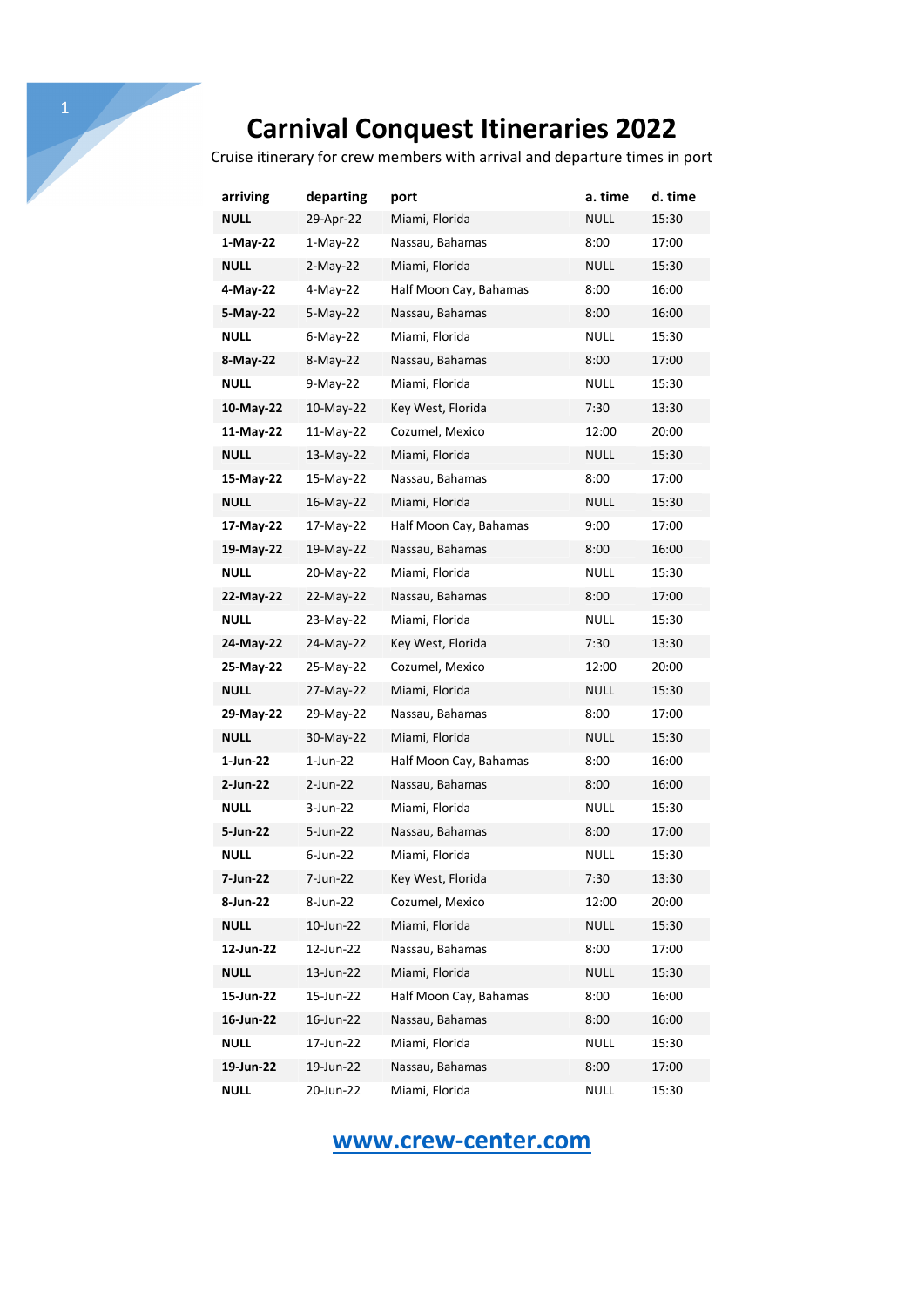Cruise itinerary for crew members with arrival and departure times in port

| 21-Jun-22   | 21-Jun-22   | Key West, Florida      | 7:30        | 13:30 |
|-------------|-------------|------------------------|-------------|-------|
| 22-Jun-22   | 22-Jun-22   | Cozumel, Mexico        | 12:00       | 20:00 |
| <b>NULL</b> | 24-Jun-22   | Miami, Florida         | NULL        | 15:30 |
| 26-Jun-22   | 26-Jun-22   | Nassau, Bahamas        | 8:00        | 17:00 |
| <b>NULL</b> | 27-Jun-22   | Miami, Florida         | NULL        | 15:30 |
| 29-Jun-22   | 29-Jun-22   | Half Moon Cay, Bahamas | 8:00        | 16:00 |
| 30-Jun-22   | 30-Jun-22   | Nassau, Bahamas        | 8:00        | 16:00 |
| <b>NULL</b> | 1-Jul-22    | Miami, Florida         | NULL        | 15:30 |
| 3-Jul-22    | $3$ -Jul-22 | Nassau, Bahamas        | 8:00        | 17:00 |
| <b>NULL</b> | 4-Jul-22    | Miami, Florida         | NULL        | 15:30 |
| 5-Jul-22    | 5-Jul-22    | Key West, Florida      | 7:30        | 13:30 |
| 6-Jul-22    | 6-Jul-22    | Cozumel, Mexico        | 12:00       | 20:00 |
| <b>NULL</b> | 8-Jul-22    | Miami, Florida         | NULL        | 15:30 |
| 10-Jul-22   | 10-Jul-22   | Nassau, Bahamas        | 8:00        | 17:00 |
| <b>NULL</b> | 11-Jul-22   | Miami, Florida         | <b>NULL</b> | 15:30 |
| 13-Jul-22   | 13-Jul-22   | Half Moon Cay, Bahamas | 8:00        | 16:00 |
| 14-Jul-22   | 14-Jul-22   | Nassau, Bahamas        | 8:00        | 16:00 |
| <b>NULL</b> | 15-Jul-22   | Miami, Florida         | NULL        | 15:30 |
| 17-Jul-22   | 17-Jul-22   | Nassau, Bahamas        | 8:00        | 17:00 |
| <b>NULL</b> | 18-Jul-22   | Miami, Florida         | NULL        | 15:30 |
| 19-Jul-22   | 19-Jul-22   | Key West, Florida      | 7:30        | 13:30 |
| 20-Jul-22   | 20-Jul-22   | Cozumel, Mexico        | 12:00       | 20:00 |
| <b>NULL</b> | 22-Jul-22   | Miami, Florida         | NULL        | 15:30 |
| 24-Jul-22   | 24-Jul-22   | Nassau, Bahamas        | 8:00        | 17:00 |
| <b>NULL</b> | 25-Jul-22   | Miami, Florida         | NULL        | 15:30 |
| 27-Jul-22   | 27-Jul-22   | Half Moon Cay, Bahamas | 8:00        | 16:00 |
| 28-Jul-22   | 28-Jul-22   | Nassau, Bahamas        | 8:00        | 16:00 |
| <b>NULL</b> | 29-Jul-22   | Miami, Florida         | NULL        | 15:30 |
| 31-Jul-22   | 31-Jul-22   | Nassau, Bahamas        | 8:00        | 17:00 |
| <b>NULL</b> | 1-Aug-22    | Miami, Florida         | <b>NULL</b> | 15:30 |
| 2-Aug-22    | 2-Aug-22    | Key West, Florida      | 7:30        | 13:30 |
| 3-Aug-22    | 3-Aug-22    | Cozumel, Mexico        | 12:00       | 20:00 |
| <b>NULL</b> | 5-Aug-22    | Miami, Florida         | <b>NULL</b> | 15:30 |
| 7-Aug-22    | 7-Aug-22    | Nassau, Bahamas        | 8:00        | 17:00 |
| <b>NULL</b> | 8-Aug-22    | Miami, Florida         | <b>NULL</b> | 15:30 |
| 10-Aug-22   | 10-Aug-22   | Half Moon Cay, Bahamas | 8:00        | 16:00 |
| 11-Aug-22   | 11-Aug-22   | Nassau, Bahamas        | 8:00        | 16:00 |
| <b>NULL</b> | 12-Aug-22   | Miami, Florida         | <b>NULL</b> | 15:30 |
| 14-Aug-22   | 14-Aug-22   | Nassau, Bahamas        | 8:00        | 17:00 |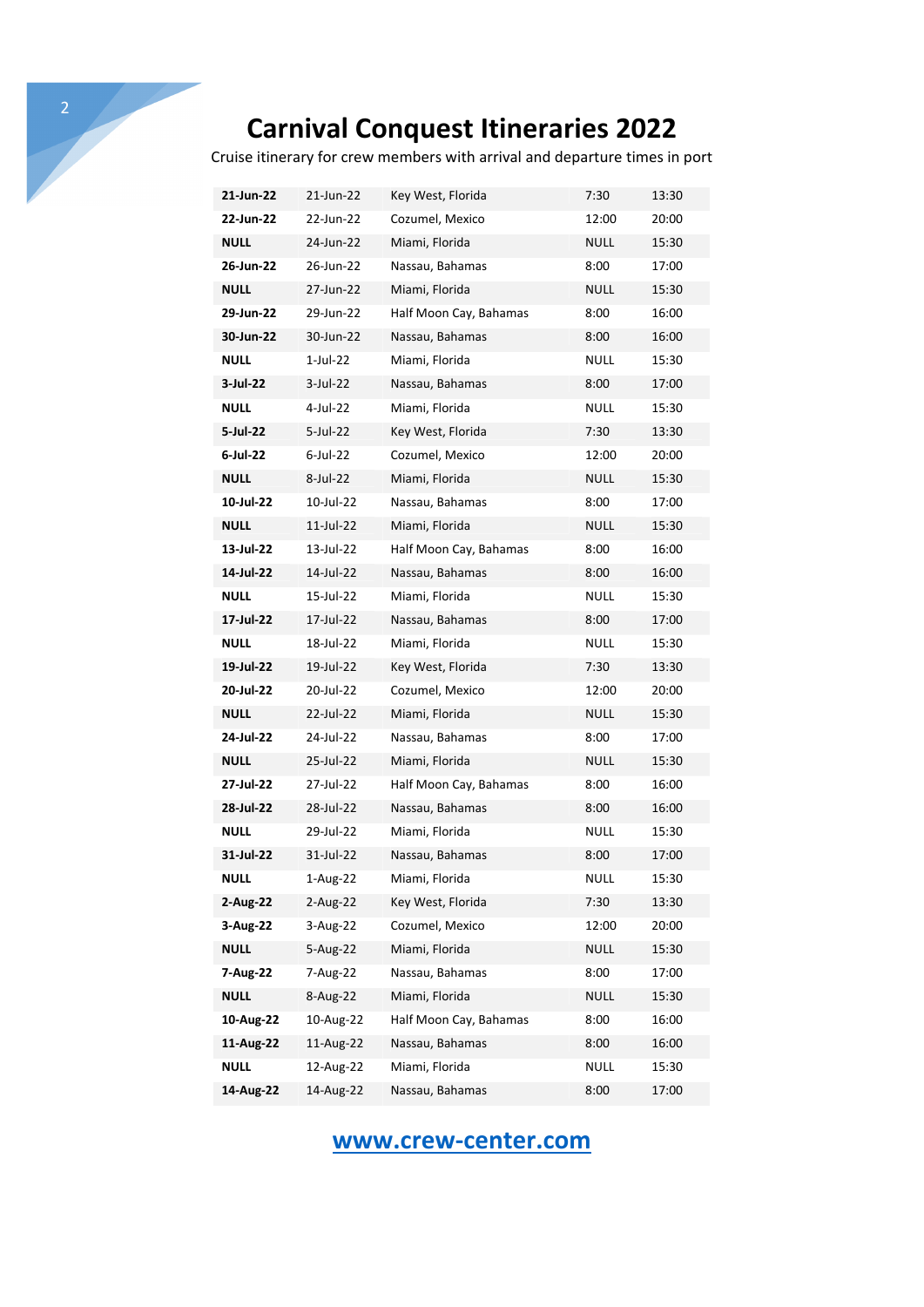Cruise itinerary for crew members with arrival and departure times in port

| NULL        | 15-Aug-22 | Miami, Florida         | NULL        | 15:30 |
|-------------|-----------|------------------------|-------------|-------|
| 16-Aug-22   | 16-Aug-22 | Key West, Florida      | 7:30        | 13:30 |
| 17-Aug-22   | 17-Aug-22 | Cozumel, Mexico        | 12:00       | 20:00 |
| <b>NULL</b> | 19-Aug-22 | Miami, Florida         | NULL        | 15:30 |
| 21-Aug-22   | 21-Aug-22 | Nassau, Bahamas        | 8:00        | 17:00 |
| NULL        | 22-Aug-22 | Miami, Florida         | NULL        | 15:30 |
| 24-Aug-22   | 24-Aug-22 | Half Moon Cay, Bahamas | 8:00        | 16:00 |
| 25-Aug-22   | 25-Aug-22 | Nassau, Bahamas        | 8:00        | 16:00 |
| <b>NULL</b> | 26-Aug-22 | Miami, Florida         | NULL        | 15:30 |
| 28-Aug-22   | 28-Aug-22 | Nassau, Bahamas        | 8:00        | 17:00 |
| <b>NULL</b> | 29-Aug-22 | Miami, Florida         | <b>NULL</b> | 15:30 |
| 30-Aug-22   | 30-Aug-22 | Key West, Florida      | 7:30        | 13:30 |
| 31-Aug-22   | 31-Aug-22 | Cozumel, Mexico        | 12:00       | 20:00 |
| <b>NULL</b> | 2-Sep-22  | Miami, Florida         | <b>NULL</b> | 15:30 |
| 4-Sep-22    | 4-Sep-22  | Nassau, Bahamas        | 8:00        | 17:00 |
| <b>NULL</b> | 10-Oct-22 | Miami, Florida         | <b>NULL</b> | 15:30 |
| 11-Oct-22   | 11-Oct-22 | Key West, Florida      | 7:30        | 13:30 |
| 12-Oct-22   | 12-Oct-22 | Cozumel, Mexico        | 12:00       | 20:00 |
| <b>NULL</b> | 14-Oct-22 | Miami, Florida         | NULL        | 15:30 |
| 16-Oct-22   | 16-Oct-22 | Nassau, Bahamas        | 8:00        | 17:00 |
| <b>NULL</b> | 17-Oct-22 | Miami, Florida         | <b>NULL</b> | 15:30 |
| 19-Oct-22   | 19-Oct-22 | Nassau, Bahamas        | 8:00        | 17:00 |
| <b>NULL</b> | 24-Oct-22 | Miami, Florida         | NULL        | 15:30 |
| 25-Oct-22   | 25-Oct-22 | Key West, Florida      | 7:30        | 13:30 |
| 26-Oct-22   | 26-Oct-22 | Cozumel, Mexico        | 12:00       | 20:00 |
| <b>NULL</b> | 28-Oct-22 | Miami, Florida         | <b>NULL</b> | 15:30 |
| 30-Oct-22   | 30-Oct-22 | Nassau, Bahamas        | 8:00        | 17:00 |
| <b>NULL</b> | 31-Oct-22 | Miami, Florida         | <b>NULL</b> | 15:30 |
| 1-Nov-22    | 1-Nov-22  | Princess Cays, Bahamas | 9:30        | 18:30 |
| 3-Nov-22    | 3-Nov-22  | Nassau, Bahamas        | 8:00        | 16:00 |
| <b>NULL</b> | 4-Nov-22  | Miami, Florida         | <b>NULL</b> | 15:30 |
| 6-Nov-22    | 6-Nov-22  | Nassau, Bahamas        | 8:00        | 17:00 |
| <b>NULL</b> | 7-Nov-22  | Miami, Florida         | <b>NULL</b> | 15:30 |
| 8-Nov-22    | 8-Nov-22  | Key West, Florida      | 7:30        | 13:30 |
| 9-Nov-22    | 9-Nov-22  | Cozumel, Mexico        | 12:00       | 20:00 |
| <b>NULL</b> | 11-Nov-22 | Miami, Florida         | <b>NULL</b> | 15:30 |
| 13-Nov-22   | 13-Nov-22 | Nassau, Bahamas        | 8:00        | 17:00 |
| <b>NULL</b> | 14-Nov-22 | Miami, Florida         | <b>NULL</b> | 15:30 |
| 16-Nov-22   | 16-Nov-22 | Half Moon Cay, Bahamas | 8:00        | 16:00 |